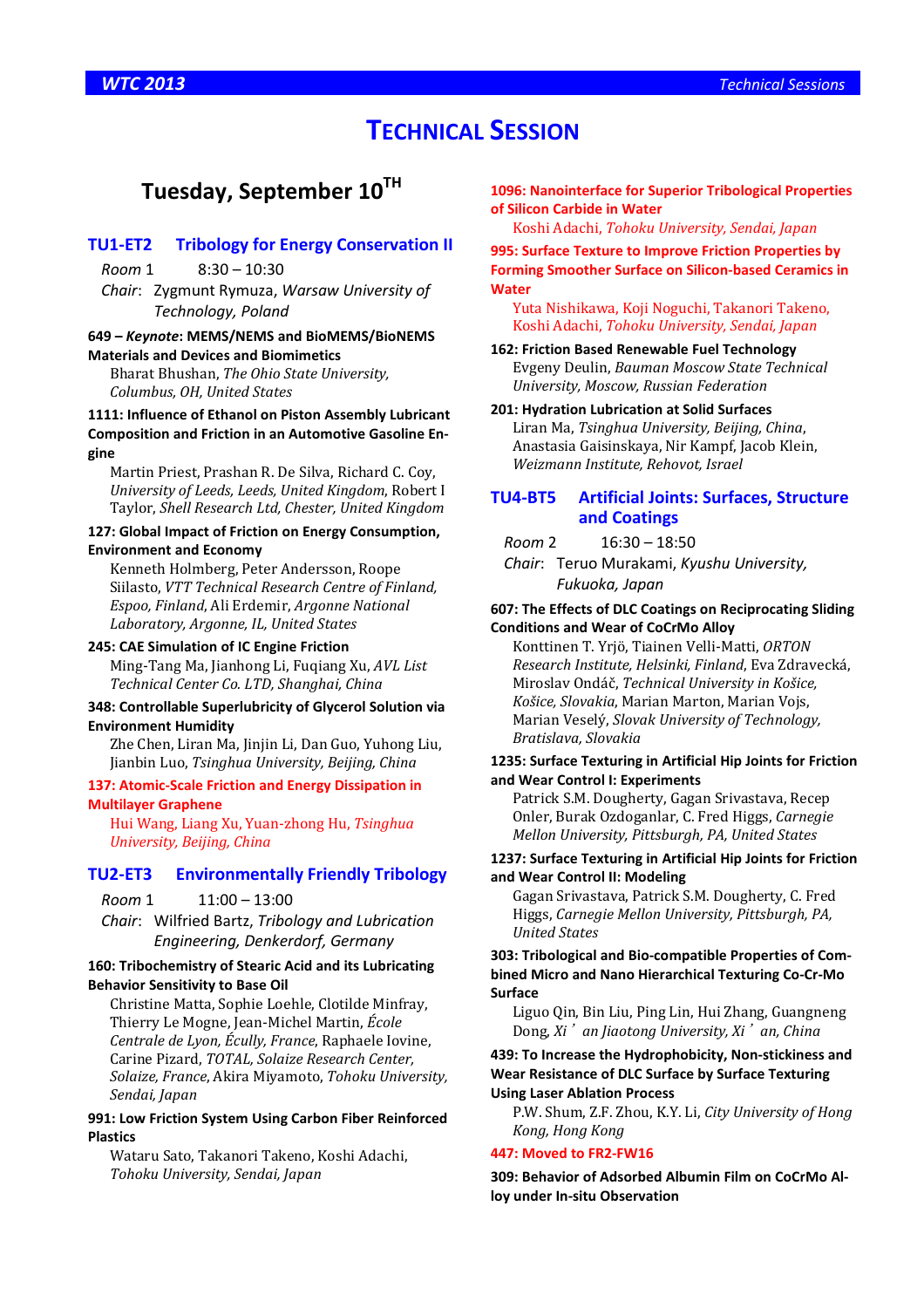### *Technical Sessions WTC 2013*

Kazuhiro Nakashima, Yoshinori Sawae, Teruo Murakami, *Kyushu University, Fukuoka, Japan*, Stefano Mischler, *École Polytechnique Fédérale de Lausanne, Lausanne, Switzerland*

### **TU1-ST3 Coatings 2**

*Room* 3 8:30 – 10:30

*Chair*: Jose D. Biasoli de Mello, *Universidade Federal de Uberlândia, MG, Brazil*

### **144: Effect of Intercalated Compounds into MoS2 Matrices on Mechanical and Tribological Properties**

Nathalie M. Renevier, *University of Central Lancashire, Preston, United Kingdom*, Xiaoling Li, *University of Birmingham, Birmingham, United Kingdom*, Xiaoling Zhen-Teer, *Miba, Droitwich, United Kingdom*

### **149: Static Friction of Thin Film Coatings and Solid Lubricants**

Lauri Kilpi, Peter Andersson, Timo J. Hakala, Helena Ronkainen, *VTT Technical Research Centre of Finland, Espoo, Finland*, Sanna Tervakangas, *DIARC-Technology Inc., Espoo, Finland*, Jussi Oksanen, Jari Koskinen, *Aalto University, Espoo, Finland*

### **190: Friction Characteristics between CVD Diamond Film and Stainless Steel under Un-lubricated Vacuum Condition**

Kenta Nakamura, Kenji Tamaoki, *Tokyo Metropolitan Industrial Technology Research Institute, Tokyo, Japan*, Kazutaka Kanda, *Fukui University of Technology, Fukui, Japan*

### **195: High Temperature Tribological Behavior of ta-C and a-C:H Coatings**

Xingrui Deng, Hiroyuki Kousaka, Takayuki Tokoroyama, Noritsugu Umehara, *Nagoya University, Nagoya, Japan*

### **382: Assessment of the Thermo-Oxidative Stability of Silicon Oxide-Doped Diamond-Like Carbon by In Situ Environmental X-ray Photoelectron Spectroscopy**

Filippo Mangolini, James Hilbert, Jennifer R. Lukes, Robert W. Carpick, *University of Pennsylvania, Philadelphia, PA, United States*

### **718: Zirconium Carbonitrides for Tribological Applications**

Javier Barriga, Unai R. de Gopegui, Cristina Zubizzareta, *IK4-Tekniker, Eibar, Spain*

### **TU1-ST4 Contact Mechanics 2**

*Room* 4 8:30 – 10:30

*Chair*: Mike Khonsari, *Louisiana State University, Baton Rouge, LA, USA*

### **136: Deterministic Analysis of Contacts - From Roughness to Inhomogeneity**

### Yuan-zhong Hu, *Tsinghua University, Beijing, China*

**23: Method of Reduction of Dimensionality. Foundations and Case Studies: Rolling Noise, Friction of Elastomers and Ultrasonic Actuators** 

Valentin L. Popov, Mikhail Popov, Qiang Li, *Berlin University of Technology, Berlin, Germany*, Andrey Dimaki, *Russian Academy of Sciences, Tomsk, Russian Federation*, Ha X. Nguyen, *University of Oldenburg, Oldemburg, Germany*, Elena Teidelt, *Berlin University of Technology, Berlin, Germany*

### **821: The Multifractal Analysis of the Fatigue Fracture under the Process of Friction**

Arif M. Pashayev, Ahad Kh. Janahmadov, Natig G. Javadov, M.Y. Javadov, *Azerbaijan Engineering Academy, Baku, Azerbaijan*

# **909: A Numerical and Experimental Model for the**

**Tribological Design of a Variable Displacement Oil Pump**  Andrea Barbetti, Maurizio Moriglia, Matteo Gasperini, Nicola Novi, Raffaele Squarcini, *Pierburg Pump Technology SpA, Livorno, Italy*

### **943: Modeling of Friction in Contact of Viscoelastic Bodies with Textured Surfaces**

Irina Goryacheva, *Russian Academy of Sciences, Moscow, Russian Federation*

### **TU1-LF2 Boundary and Thin Film Lubrication**

*Room* 7 8:30 – 10:30

*Chair*: Philippa Cann, *Imperial College London, United Kingdom*

### **1242: NEMD Simulations of Confined Liquids under Pressure and Shear**

Chiara Gattinoni, *Imperial College London, London, United Kingdom*, Chris Lorenz, *King's College London, London, United Kingdom*, David M. Heyes, Daniele Dini, *Imperial College London, London, United Kingdom*

### **1065: De-mystifying the Load-independent Derjaguinoffset in Various Boundary-Lubricated Nanosystems**

Stefan Eder, András Vernes, Georg Vorlaufer, *AC2T Research GmbH, Wiener Neustadt, Austria*, Gerhard Betz, *Vienna University of Technology, Vienna, Austria*

### **644: Lubricant Flow-reflow on the Air Bearing Surface in a Hard Disk Drive**

Alejandro Rodriguez Mendez, David B. Bogy, *University of California Berkeley, Berkeley, CA, United States*

### **630: Probing the Molecularly-thin Lubricated Disk Surface Using Thermal Fly-height Control Sliders to Study Recording Head Wear**

Yung-Kan Chen, *University of California Berkeley, Berkeley, CA, United States*, Aravind N. Murthy, Remmelt Pit, *HGST a Western Digital Company, San Jose, CA, United States*, David B. Bogy, *University of California Berkeley, Berkeley, CA, United States*

### **965: A Novel Approach to Evaluate a Solid-liquid Interfacial Slip in Lubricated Contacts of DLC**

Marko Polajnar, Mitjan Kalin, *University of Ljubljana, Ljubljana, Slovenia*

**1214: In Situ Raman Micro Spectrometry Investigation of Boundary Dynamic Tribologic Contacts**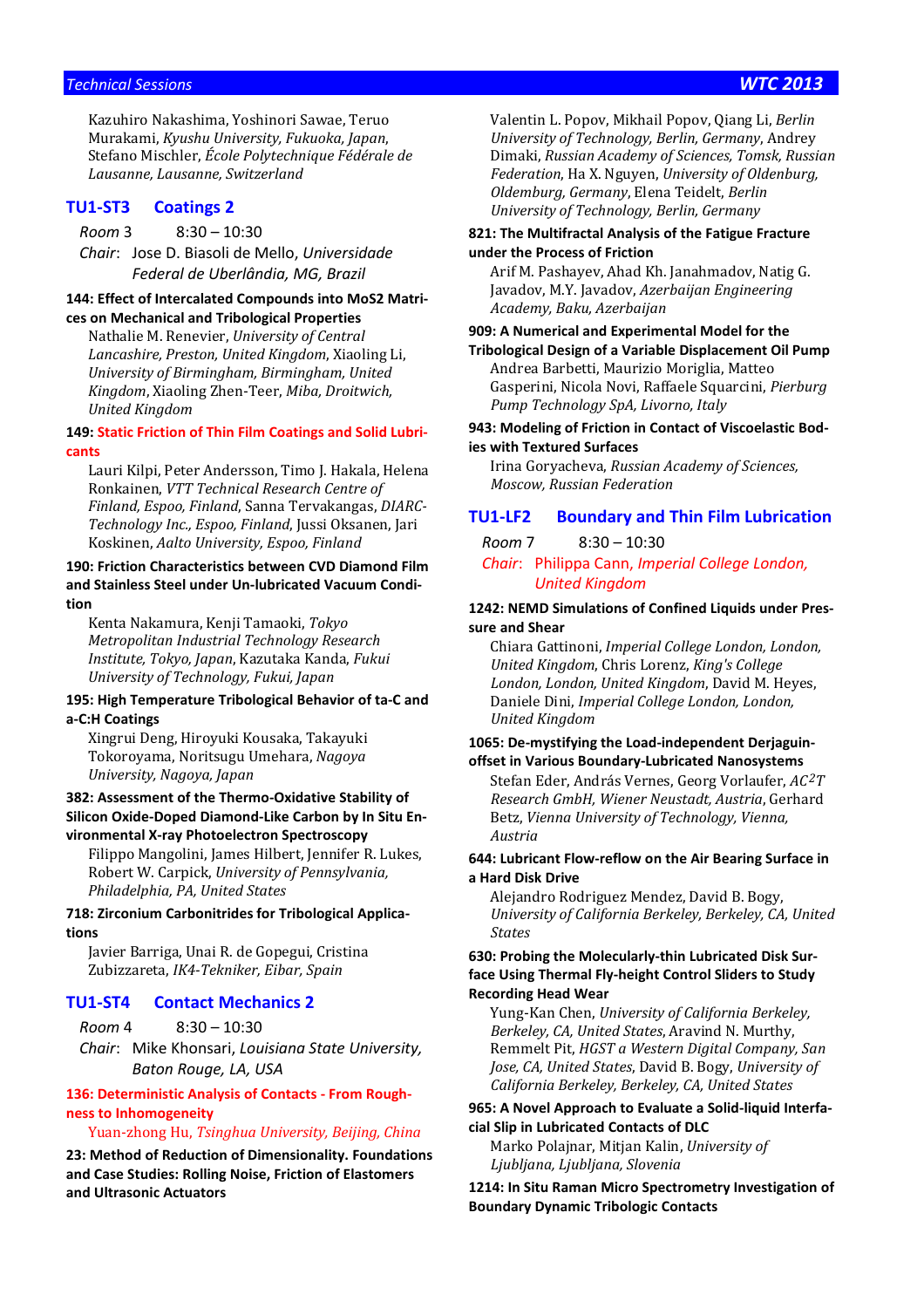Audrey Molza, A. Sauldubois, P. Bilas, Yves Bercion, J.L. Mansot, *Université des Antilles et de la Guyane, Pointe à Pitre, France*

### **TU2-LF3 Starved and cavitated lubrication**

*Room* 7 11:00 – 13:00

*Chair*: Ashlie Martini, *University of California, Merced, CA, USA*

### **733: A Model Considering non-fully Filled Gaps for Systems under Starved Lubrication**

Michael Müller, Georg-Peter Ostermeyer, Florian Bubser, *Braunschweig University of Technology, Braunschweig, Germany*

### **768: Occurrence of Starvation: Stationary and Transient Approaches**

Florian Brémond, Denis Mazuyer, Juliette Cayer-Barrioz, *École Centrale de Lyon, Écully, France*

**972: An Analysis of Starved EHL Point Contacts with Reflow** 

Takashi Nogi, *Japan Aerospace Exploration Agency, Chofu, Japan*

### **129: CFD Modelling of Cavitation Phenomenon in Piston Ring/Cylinder Liner Conjunction**

Hamed Shahmohamadi, Ramin Rahmani, Homer Rahnejat, Colin Garner, *Loughborough University, Loughborough, United Kingdom*

### **831: Preliminary Investigation of the Impact Pressure from a Single Cavitation Water Bubble on a Solid Boundary Wall, Using Experimental, Analytical and Numerical Methods**

Iakovos Tzanakis, *Bournemouth University, Bournemouth, United Kingdom*, Anastasios Georgoulas, Dimitrios Fytanidis, *Democritus University of Thrace, Xanthi, Greece*, Mark Hadfield, *Bournemouth University, Bournemouth, United Kingdom*, Nikolaos Kotsovinos, *Democritus University of Thrace, Xanthi, Greece*

**1212: Surface Roughness Effects in Starved EHL Contacts**  David Kostal, Petr Sperka, Ivan Krupka, Martin Hartl, *Brno University of Technology, Brno, Czech Republic*

### **TU3-VI4 Nano-Particles as Lubricant Additive**

*Room* 8 14:00 – 16:00

*Chair*: Wilfried Bartz, *Tribology and Lubrication Engineering, Denkerdorf, Germany*

**328: Nanomaterials in Lubricants: Myths and Facts**  Boris Zhmud, *Applied Nano Surfaces Sweden AB, Uppsala, Sweden*, Bogdan Pasalskiy, *Kyiv National University of Trade and Economics, Kyiv, Ukraine*

### **1039: Investigation on Tribological Properties of Nanolubricants with Carbon Nano-horns as Additives at Different Temperatures**

Valentina Zin, Filippo Agresti, Simona Barison, Laura Colla, Cesare Pagura, Monica Fabrizio, *National Research Council of Italy, Padova, Italy*

### **112: Use of Carbon Nano Fiber (CNF) as a Potential Additive for Enhanced Tribological Properties**

Paul Mathew, Mohandas Nayak, *John F. Welch Technology Centre, Bangalore, India*, Mallikarjun Karadge, *GE Global Research Centre, Niskayuna, NY, United States*, K. Anand, *John F. Welch Technology Centre, Bangalore, India*

### **46: Withdrawn**

### **294: Investigation of Fullerence C60 Influence on Tribotechnical and Dynamical Mechanical Properties of Composite Materials Based on Phenilon**

Alexander I. Burya, *Ukrainian Technological Academy, Dnepropetrovsk, Ukraine*, O.Yu. Kuznetsova, A.D. Derkach, *Dnepropetrovsk State Agrarian University, Dnepropetrovsk, Ukraine*, V.P. Sergiyenko, S.N. Bukharov, *National Academy of Science of Belarus, Gomel, Belarus*

### **1069: Improvement of Tribological Properties of a Lubricant Engine Oil by Addition of Cu, TiO2 Nanoparticles and Carbon Nano-horns**

Valentina Zin, Filippo Agresti, Simona Barison, Laura Colla, E. Mercadelli, Monica Fabrizio, *National Research Council, Padova, Italy*

### **694: Friction Characteristic of Palm Olein as Lubricant in Plane Strain Extrusion Process**

Samion Syahrullail, *Universiti Teknologi Malaysia, Skudai, Malaysia*, Shunpei Kamitani, Kenji Nakanishi, *Kagoshima University, Kagoshima, Japan*

### **TU1-BE2 Rolling Bearings 1**

*Room* 9 8:30 – 10:30

*Chair*: Spiridon Creţu, *Technical University "Gheorghe Asachi", Iaşi, Romania*

### **592: Fatigue Life Extension of Rolling Element Bearings**

**by Residual Stresses Induced Through Surface Machining**  Timo Neubauer, Gerhard Poll, Berend Denkena, Oliver Maiß, *Leibniz Universität Hannover, Hannover, Germany*

**625: CFD Analysis of Drag Loss in High Speed Bearings**  Jun Wang, *SKF Engineering & Research Centre, Nieuwegein, Netherlands*

**548: Inner Secrets of the Tapered Roller Bearing**  Henrik Strand, *Volvo Construction Equipment AB, Eskilstuna, Sweden*

### **1151: A Fully-coupled Finite Volume Solver for Elastohydrodynamic Lubrication Problems with Particular Application to Rolling Element Bearings**

Alireza Hajishafiee, Daniele Dini, Amir Kadiric, Stathis Ioannides, *Imperial College London, London, United Kingdom*

**265: Influence of Grease Bleed Oil on Ball-on-disc Lubrication**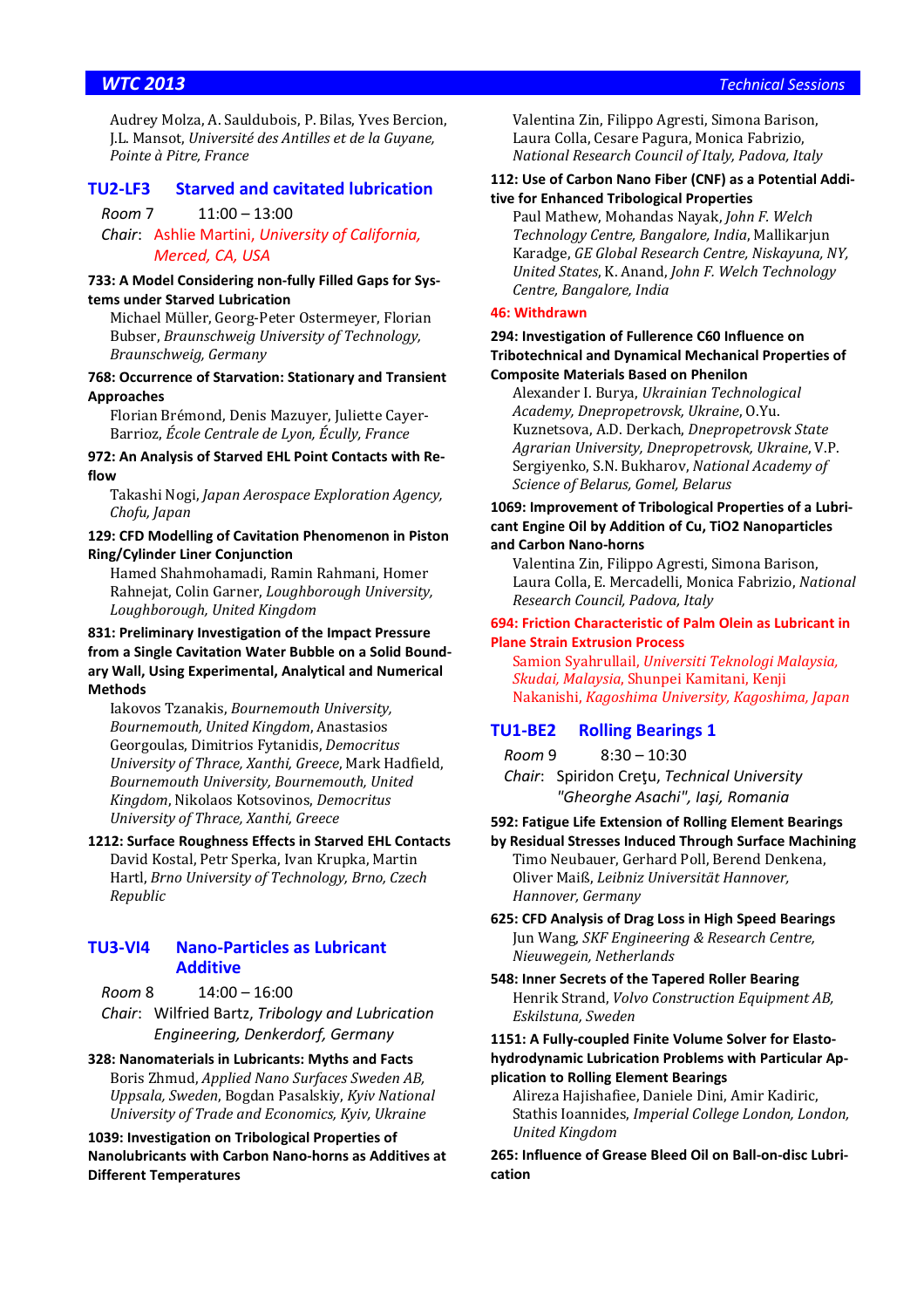### *Technical Sessions WTC 2013*

Tiago Cousseau, *Universidade do Porto, Porto, Portuga*l, Markus Björling, *Luleå University of Technology, Luleå, Sweden*, Beatriz Graça, *Universidade do Porto, Porto, Portugal*, Armando Campos, *Instituto Superior de Engenharia do Porto, Porto, Portugal*, Jorge Seabra, *Universidade do Porto, Porto, Portugal*, Roland Larsson, *Luleå University of Technology, Luleå, Sweden*

### **448: Analysis of Sliding Friction Moment in Ball-Cage Contact of Instrument Mini-ball Bearing Undergoing Oscillatory Motion**

Shaona Jiang, Xiaoyang Chen, *Shanghai University, Shanghai, China*, Jiaming Gu, *Shanghai Tian An Bearing Co. Ltd, Shanghai, China*

### **TU3-EC4 Transmissions 3**

*Room* 10 14:00 – 16:00 *Chair*: Johann Stemplinger, *Technische* 

*Universität München, Germany*

### **788: Improvement of Lubrication Life of Strain Wave Gearing for Space Applications by Surface Carburizing**

Kazuaki Maniwa, Shingo Obara, *Japan Aerospace Exploration Agency, Tsukuba, Japan, Jun*'ichi Kurogi, Satoru Kanai, Keiji Ueura, *Harmonic Drive Systems Inc., Azumino, Japan*

### **1059: Influence of Dry Friction on the Irreversibility of Cycloidal Speed Reducer**

Andrea Tonoli, Nicola Amati, Fabrizio Impinna, Joaquim Girardello Detoni, Sanjarbek Ruzimov, Enrico Gasparin, Kamaliddin Abdivakhidov, *Politecnico di Torino, Torino, Italy*

### **1169: Diagnostics and Prognostics Algorithms for an Aircraft Accessory Gearbox**

Aida Rezaei, *Queen's University, Kingston, Canada*, Azzedine Dadouche, *National Research Council Canada, Ottawa, Canada*

### **1246: Modelling Lubrication in Gear Pairs**

Marco Barbieri, Francesco Pellicano, *Università di Modena e Reggio Emilia, Modena, Italy*

### **1289: Load Independent Power Losses of Ordinary Gears: Numerical and Experimental Analysis**

Franco Concli, Carlo Gorla, *Politecnico di Milano, Milano, Italy*, Karsten Stahl, Bernd-Robert Höhn, Klaus Michaelis, Hansjörg Schultheiß, Johann-Paul Stemplinger, *FZG Gear Research Center, Garching bei München, Germany*

### **525: Experimental Test of Dynamic Characteristics of Tilting Pad Thrust Bearing**

Qing Ge, *Shanghai Electric Power Generation Equipment Co., Shanghai, China*, Bing Wu, Chunyang Zang, Jian Jin, Xiaojing Wang, *Shanghai University, Shanghai, China*

# **Wednesday, September 11TH**

### **WE2-FW7 Mechanisms of Wear 1**

*Room* 5 11:00 – 13:00

*Chair*: Waldemar Tuszynski, *Institute for Sustainable Technologies, Radom, Poland*

**1307: New Analytical Limiting Friction Laws and Universal Tribological Constants of Dry Static and Kinetic Friction** 

Vladimir I. Pozhbelko, *South-Ural State University, Chelyabinsk, Russian Federation*

### **30: Effects of Slip and Twinning Deformation Systems upon Friction and Wear at Single Crystal Faces of Calcite(CaCO3)**

Hitoshi Shindo, Mai Kobayashi, *Chuo University, Tokyo, Japan*, Kaori Niki, *Chiba University, Chiba, Japan*

### **44: Is There a Third Abrasive Wear Mode?**

Ronaldo Câmara Cozza, Cláudio Geraldo Schön, *Universidade de São Paulo – Escola Politécnica, São Paulo, SP, Brazil*

### **62: Effect of Sliding Speed and Humidity on the Nanowear of Si/SiO2 Pair**

Linmao Qian, *Southwest Jiaotong University, Chengdu, China*, Seong H. Kim, *Pennsylvania State University, University Park, PA, United States*, Lei Chen, Xiaodong Wang, Binjun Yu, Zhongrong Zhou, *Southwest Jiaotong University, Chengdu, China*

### **65: Generation of Ammonia During Wear Processes in Adhesive Wear**

Hiroshi Mishina, Kentaro Chiba, *Chiba University, Chiba, Japan*, Alan Hase, *Saitama Institute of Technology, Fukaya, Japan*

### **81: Evaluation and Prediction of the Effect of Load Fre-**

**quency on the Wear Properties of pre-cracked Nylon 66**  Ahmed Abdelbary, Mohamed N. Abouelwafa, Ibraheem M. El Ffahham, Alaa H. Hamdy, *Alexandria University, Alexandria, Egypt*

### **WE4-JM1 Passive and Active Frictional Joints**

### *Room* 8 16:10 – 17:30

*Chair*: Muzio Gola, *Politecnico di Torino, Italy*

### **1165: Withdrawn**

### **34: Measurement and Modelling of Interface Stiffness in Frictional Contacts**

David Nowell, Daniel Mulvihill, *University of Oxford, Oxford, United Kingdom*, Henry Brunskill, *University of Sheffield, Sheffield, United Kingdom*, Mehmet Kartal, *University of Oxford, Oxford, United Kingdom*, Rob Dwyer-Joyce, *University of Sheffield, Sheffield, United Kingdom*

### **669: Assessment on Control Strategies of Friction Dampers**

Marcelo Braga dos Santos, Francisco P. Lepore Neto, *Federal University of Uberlândia, Uberlândia, Brazil*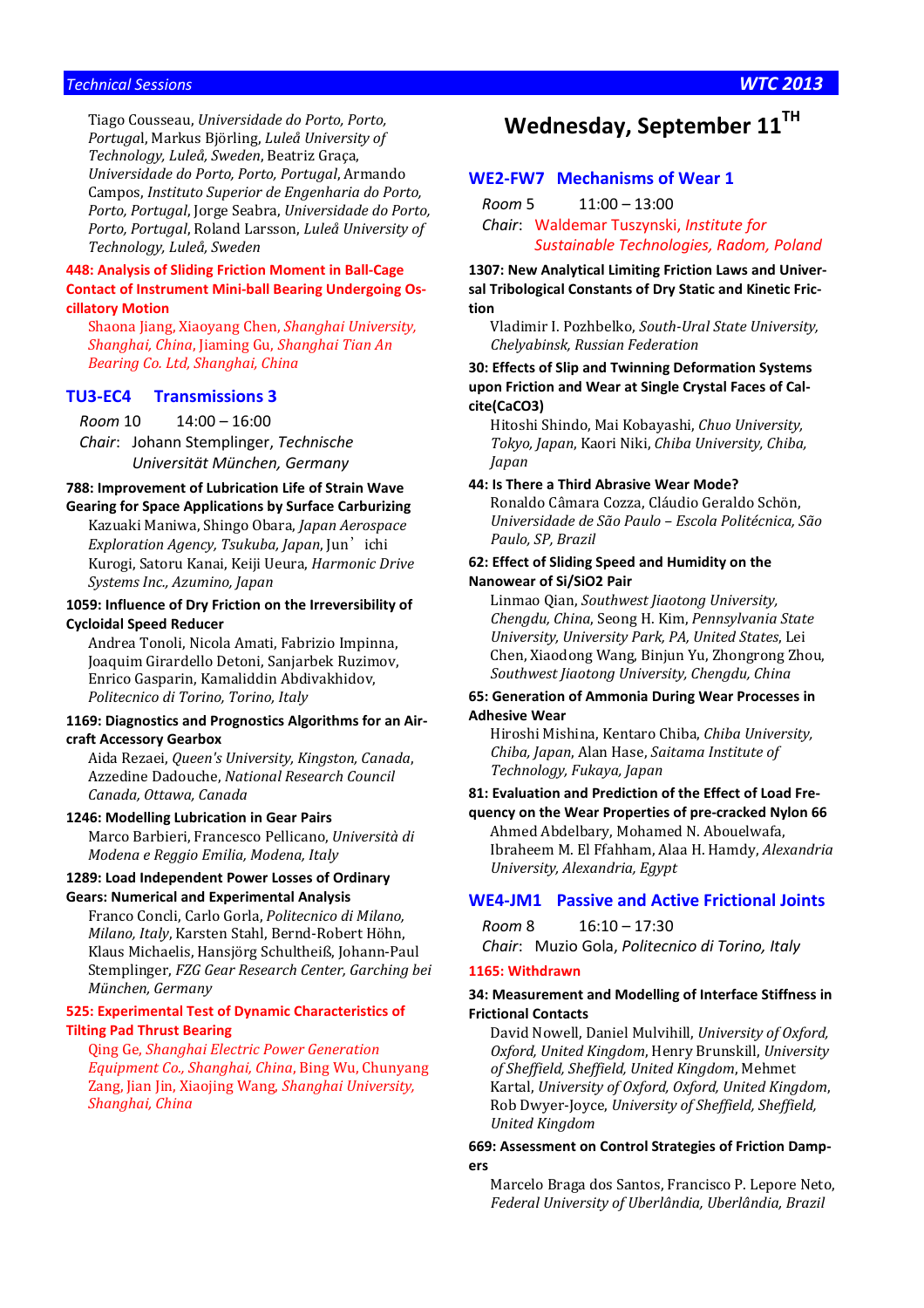### **3: Semi-active Control of Structures Assembled by Bolted Joints**

Lothar Gaul, *University of Stuttgart, Stuttgart, Germany*, Jens Becker, *Moog GmbH, Böblingen, Germany*

### **253: Development of a Coupling Metric to Assess the Shakedown Limits for a Contact Interface**

Matthew R. Brake, *Sandia National Laboratories, Albuquerque, NM, United States*, Robert R. Flicek, David A. Hills, Anothai Thaitirarot, *University of Oxford, Oxford, United Kingdom*

# **Thursday, September 12TH**

## **TH2-BT10 Tactile Tribology II**

*Room* 2 11:00 – 13:00 *Chair*: Yu Yan, *University of Science and Technology Beijing, China*

### **410: On the Probability of Skin Damage due to Frictional**

### **Heating in Real Asperity Contacts**

Emile van der Heide, Marc Masen, Sheng Zhang, Julien van Kuilenburg, *University of Twente, Enschede, Netherlands*, Edwin Gelinck, *TNO, Netherlands*

## **826: Friction of Various Polymer Textures against Skinlike Materials**

Matthew A. Darden, Christian J. Schwartz, *Iowa State University, Ames, IA, United States*

### **1167: Dynamic Modelling of Finger-surface Contacts**  Ramona Fagiani, *Università degli studi di Parma, Parma, Italy*, Marco Barbieri, *Università di Modena e Reggio Emilia, Modena, Italy*

### **582: Tribology, Texture and Touch**

Lisa Skedung, Mark W. Rutland, *SP Technical Research Institute of Sweden, Stockholm, Sweden*, Martin Arvidsson, Birgitta Berglund, *Stockholm University, Stockholm, Sweden*, Jun Chung Young, Christopher M. Stafford, *National Institute of Standards and Technology, Gaithersburg, MD, United States*

### **1238: Tribological Approach of the Contact Human Skin Synthetic Fabric**

Jérômre Cavoret, Benyebka Bou-Saïd, Fabrice Ville, *INSA-Lyon, Villeurbanne, France*

### **333: Conformation and Formation Mechanism of Durable Self-assembled HDPA Bilayers on Titanium Alloy Substrate**

Caixia Zhang, Yuhong Liu, Pengxiao Liu, *State Key Laboratory of Tribology, Beijing, China*, Shizhu Wen, *State Key Laboratory of Tribology, Beijing, China*

### **TH2-ST20 Coatings 7**

*Room* 3 11:00 – 13:00

### *Chair*: Filippo Mangolini, *University of Pennsylvania, Philadelphia, PA, USA*

**165: Mechanical and Tribological Behaviour of Thin Ceramic Coatings Deposited on PET and PEN Substrates** 

Abdul Shah, Nathalie Renevier, Ian Sherrington, *University of Central Lancashire, Preston, United Kingdom*, David Wickens, *Manchester Metropolitan University, Manchester, United Kingdom*, Peter Kelly, *Manchester Metropolitan University, Manchester, United Kingdom*

**1295: Comparative Analysis of the Tribological Bbehaviour of HVOF- and HVAF-sprayed Cermet Coatings**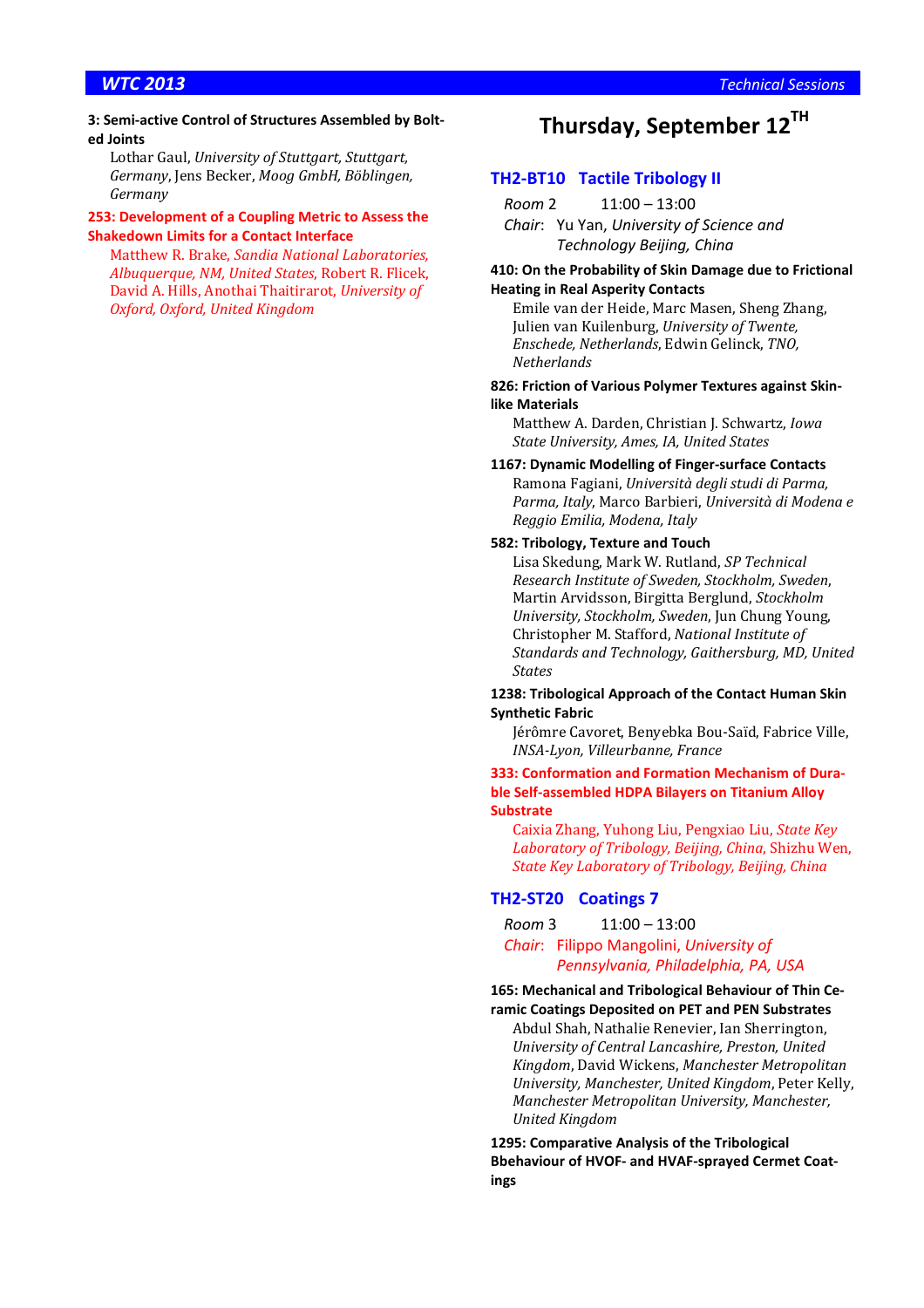### *Technical Sessions WTC 2013*

Lutz-Michael Berger, *Fraunhofer-Institut für Werkstoff- und Strahltechnik (IWS), Dresden, Germany*, Giovanni Bolelli, Tim Börner, *Università degli Studi di Modena e Reggio Emilia, Modena, Italy*, Heli Koivuluoto, *Tampere University of Technology, Tampere, Finland*, Luca Lusvarghi, *Università degli Studi di Modena e Reggio Emilia, Modena, Italy*, Christophe Lyphout, Nicolaie Markocsan, Per Nylén, *University West, Trollhättan, Sweden*, Petri Vuoristo, *Tampere University of Technology, Tampere, Finland*, S. Zimmermann, *H.C. Starck GmbH, Laufenburg, Germany*

### **547: Tribology Behavior under Different Working Conditions and Friction Heat Effect on Abradability of Abradable Seal Coating**

Shu Li, Deli Duan, Siyang Gao, *Chinese Academy of Sciences, Shenyang, China*

### **981: Effectiveness of Hard Coatings for Vacuum Lubrication by Space Liquid Lubricants**

Masanori Iwaki, *Japan Aerospace Exploration Agency, Tsukuba, Japan*, Takanori Takeno, Hiroyuki Miki, Toshiyuki Takagi, *Tohoku University, Sendai, Japan*

### **1207: Tribological Behaviour of Ferrous-based APS Coatings under Dry Sliding Conditions**

Aleksandar Vencl, *University of Belgrade, Belgrade, Serbia* 

**499: Study on the Residual Stress of Si Doped CNx Films**  Tianmin Shao, Shiyu Hu, Xiao Huang, Hui Wang, *Tsinghua University, Beijing, China*

### **TH3-ST22 Coatings 8**

*Room* 3 14:00 – 16:00 *Chair*: Josef Brenner, *AC2T Research GmbH,* 

# *Wiener Neustadt, Austria*

**56: On the Weakening Effect in a Spherical Contact with Thin Hard Coatings** 

R. Goltsberg, I. Etsion, *Technion, Haifa, Israel*

**666: Effect of Substrate Surface Finish/Coating Architecture on the Sliding Wear of Multi-layered/Gradient NCrAlSi Coatings** 

Silviu Victor, Carlos A.S. de Oliveira, *Universidade Federal de Santa Catarina, Florianópolis, Brazil*, Mario M. de Oliveira, Jose D. Biasoli de Mello, *Universidade Federal de Uberlândia, Uberlândia, Brazil*

### **885: Smart Coatings and Green Tribology**

Emilia Assenova, *Society of Bulgarian Tribologists, Sofia, Bulgaria*, Gottlieb Polzer, *Tribology Unit, Schönfels, Germany*, Dr. Tsermaa, *University of Ulan Bator, Ulan Bator, Mongolia*, Mara Kandeva, *Technical University - Sofia, Sofia, Bulgaria*

### **1029: Study on Anti-Micropitting Protective Mechanisms of Black Oxide Coating**

Victor Brizmer, Andriy Rychahivskyy, Bo Han, *SKF Engineering & Research Centre, Nieuwegein, Netherlands*

### **1080: PVD Refractory Metal Based Coatings for Tribological Applications**

Silvia M. Deambrosis, Enrico Miorin, Francesco Montagner, Valentina Zin, *CNR-Institute for Energetics and Interphases, Padova*, Italy, Marco Sebastiani, *University "Roma Tre", Roma, Italy*, D. Dellasega, M. Passoni, *Politecnico di Milano, Milano, Italy*, Edoardo Bemporad, *University "Roma Tre", Roma, Italy*, Monica Fabrizio, *CNR-Institute for Energetics and Interphases, Padova, Italy*

### **1200: The Effect of Applied Aoad on Tribological Behaviour of PVD-CrN Coatings**

Candida Petrogalli, Lorenzo Montesano, Marcello Gelfi, Giovina M. La Vecchia, *University of Brescia, Brescia, Italy*, Paolo Colombi, *CSMT Gestione S.c.a.r.l., Brescia, Italy*

### **TH3-ST23 Texturing 3**

*Room* 4 14:00 – 16:00

*Chair*: Giuseppe Carbone, *Politecnico di Bari, Italy*

### **191: Investigation on the Load Carrying Capacity of Textured Surface Based on Interferometry Measurements**

Enyang Zhang, Bo Zhang, Wei Huang, Xiaolei Wang, *Nanjing University of Aeronautics & Astronautics, Nanjing, China*

### **258: Numerical Analysis of Global and Local Effects of Textures on the Hydrodynamic Performance of a Mechanical Seal**

Mohand Adjemout, Noël Brunetière, Jean Bouyer, *CNRS-Université de Poitiers, Chasseneuil, France*

### **638: CFD Investigation of Influence of Surface Texturing on the Wedge Effect**

Yasutsugu Oshima, Akira Nakano, Ryo Tsuboi, Shinya Sasaki, *Tokyo University of Science, Tokyo, Japan*

### **810: Improving Piston-liner Performance thru Surface Texturation: Coupling Measurement and Theoretical Study to Optimize Friction and Oil Consumption**

Pierre Charles, Gabriel Cavallaro, *PSA Peugeot Citroën, La Garenne-Colombes, France*

**873: Investigation of Tribological Properties and Vortex Structures in the Texture by using Computational Fluid Dynamics** 

Ryo Tsuboi, Yasutsugu Oshima, Akira Nakano, Shinya Sasaki, *Tokyo University of Science, Tokyo, Japan*

### **1159: A Numerical and Experimental Approach in Understanding the Performance of Textured Surfaces in Sliding Contacts**

Nicholas J. Morris, Miguel De La Cruz, Ramin Rahmani, Michael Leighton, Homer Rahnejat, Paul King, *Loughborough University, Loughborough, United Kingdom*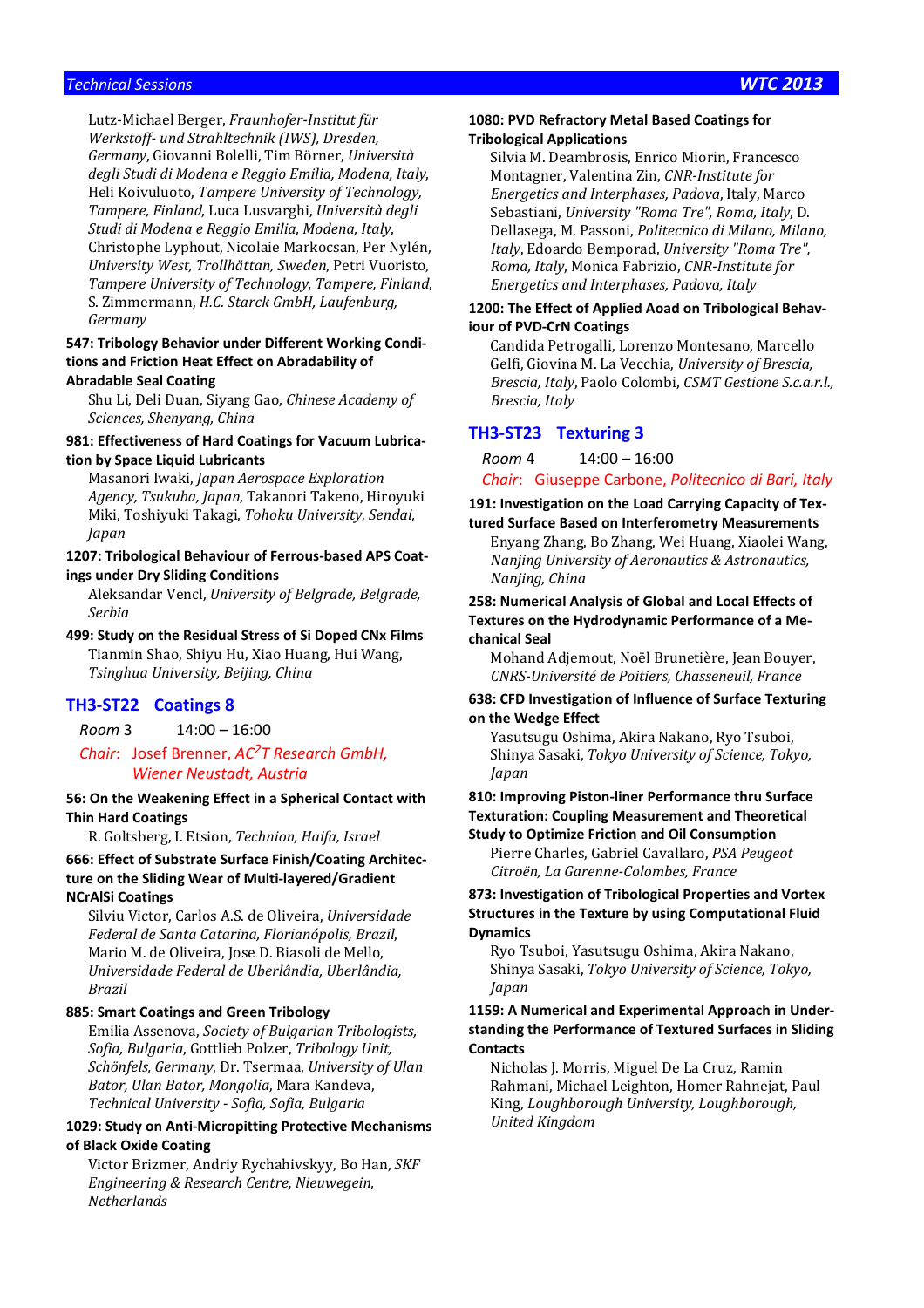# **TH2-BE11 Gas Bearings 2**

*Room* 9 11:00 – 13:00

*Chair*: Jianjun Du, *Harbin Institute of Technology, Shenzhen, China*

### **931: Impact Characteristics of Optimized Hydrodynamic Thrust Air Bearing**

Masayuki Ochiai, Yuta Sunami, Hayato Sasaki, Hiromu Hashimoto, *Tokai University, Hiratsuka, Japan*

### **1016: Theoretical and Experimental Analysis of the Pneumatic Hammer Instability in an Aerostatic Bearing**

Mihai Arghir, Franck Balducchi, Amine Hassini, *Université de Poitiers, Futuroscope Chasseneuil, France*, Sébastien Guingo, *SNECMA - Division Moteurs Spatiaux, Vernon, France, Emelyne Renard, CNES, Paris, France*

### **1110: Static Study of the Arc Effect on Annular-Thrust Aerostatic Porous Bearings**

Pyung Hwang, *Yeungnam University, Gyeongsan, Republic of Korea*, Polina Khan, *Kamchatka State Technical University, Petropavlovsk-Kamchatski, Russian Federation*

### **523: Modeling Method of Aeroengine Bearing Chamber Oil/Air Two-phase Flow**

Hengchao Sun, Guoding Chen, Tao Wang, *Northwestern Polytechnical University, Xi'an, China*

### **TH2-MF3 Metal forming**

*Room* 7 11:00 – 13:00 *Chair*: Jose Daniel Biasoli de Mello, *Universidade Federal de Uberlândia, MG, Brazil*

### **29: A Study of Shear Friction Factor in FSP/FSW for Developing a Finite Element Model and Its Importance in the Context of Formation of Defect Free and Defective Weld**

Malik Vinayak, K. M. Midhun, Satish V. Kailas, *Indian Institute of Science, Bangalore, Bangalore, India*

### **39: A Novel Sensor for Lubrication and Contact Measurement in Metal Rolling**

Rob S. Dwyer-Joyce, Andy K. Hunter, *University of Sheffield, Sheffield, United Kingdom*

### **509: Friction Modeling for Sheet Metal Forming Processes under Loading and Reloading Contact Conditions**

Dinesh K. Karupannasamy, *Materials innovation institute (M2i), Delft, Netherlands*, Matthijn B. de Rooij, Dirk J. Schipper, *University of Twente, Enschede, Netherlands*

### **694: Moved to TU3-VI4**

### **727: New Approaches for Lubrication in Steel Cold Rolling**

Tilo Reichardt, *VDEh-Betriebsforschungsinstitut GmbH, Düsseldorf, Germany*, Martin Raulf, *ThyssenKrupp Steel AG, Duisburg, Germany*, Michael Herrmann, *Chemische Werke Kluthe GmbH, Heidelberg, Germany*, Cornelia Mömming, *Hydro Aluminium Rolled products GmbH, Bonn, Germany*,

Rolf Luther, *Fuchs Europe Schmierstoffe GmbH, Mannheim, Germany*

### **1210: Wear Debris Generation During Cold Rolling Process**

Willian Labiapari, Cláudio M. de Alcântara, *Aperam South America, Timóteo, MG, Brazil*, Henara L. Costa, Jose Daniel Biasoli De Mello, *Universidade Federal de Uberlândia, Uberlândia, MG, Brazil*

### **TH4-JM2 Tribology and Wear within Frictional Joints**

*Room* 8 16:30 – 18:50

Chair: Matthew R. Brake, *Sandia National Laboratories, Albuquerque, NM, USA*

### **911: Research on the Tribological Reliability of the Piezoelectric Contact**

Juozas Padgurskas, Raimundas Rukuiža, *Aleksandras Stulginskis University, Kaunas, Lithuania*, Ramutis Bansevičius, *Kaunas University of Technology, Kaunas, Lithuania*, Audrius Žunda, *Aleksandras Stulginskis University, Kaunas, Lithuania*, Valentin Mihailov, *Institute of Applied Physics, Chisinau, Moldova*

### **436: High Temperature Comparative Tribological Study of CoCrTaAlY Coatings Reinforced with Different Percentages of Alumina**

Daniele Botto, Mario Lavella, Muzio Gola, Paolo Zanon, *Politecnico di Torino, Torino, Italy*

## **433: Utilization of Abbott-Firestone Curves to Character-**

**ize the Wear Behavior of Low Wear Rate Coating Layers**  Daniele Botto, Mario Lavella, Muzio Gola, *Politecnico di Torino, Torino, Italy*

### **598: Characterization of Contact Parameters and Fretting Wear Behavior of T-800 Coating on Inconel 718**

Mario Lavella, Daniele Botto, Muzio M. Gola, *Politecnico di Torino, Torino, Italy*

### **1327: Impact of Synergic Interactions between Sliding Frequency and a Cyclic Variation of Normal Force on Ti-6Al-4V/ Ti-6Al-4V Gross Slip Fretting Wear Response**

Siegfried Fouvry, Benjamin Van-Peteghem, Mariana Mendes, Patricia Neubauer, *École Centrale de Lyon, Écully, France*

**999: Simulation of Starved Lubrication in Spherical Joints**  Holger Fuchs, Henning Haensel, *Ruhr-University Bochum, Bochum, Germany*, Oliver Habel, *Daimler AG, Sindelfingen, Germany*, Jan Scholten, *Ruhr-University Bochum, Bochum, Germany*

**253: Moved to WE4-JM1**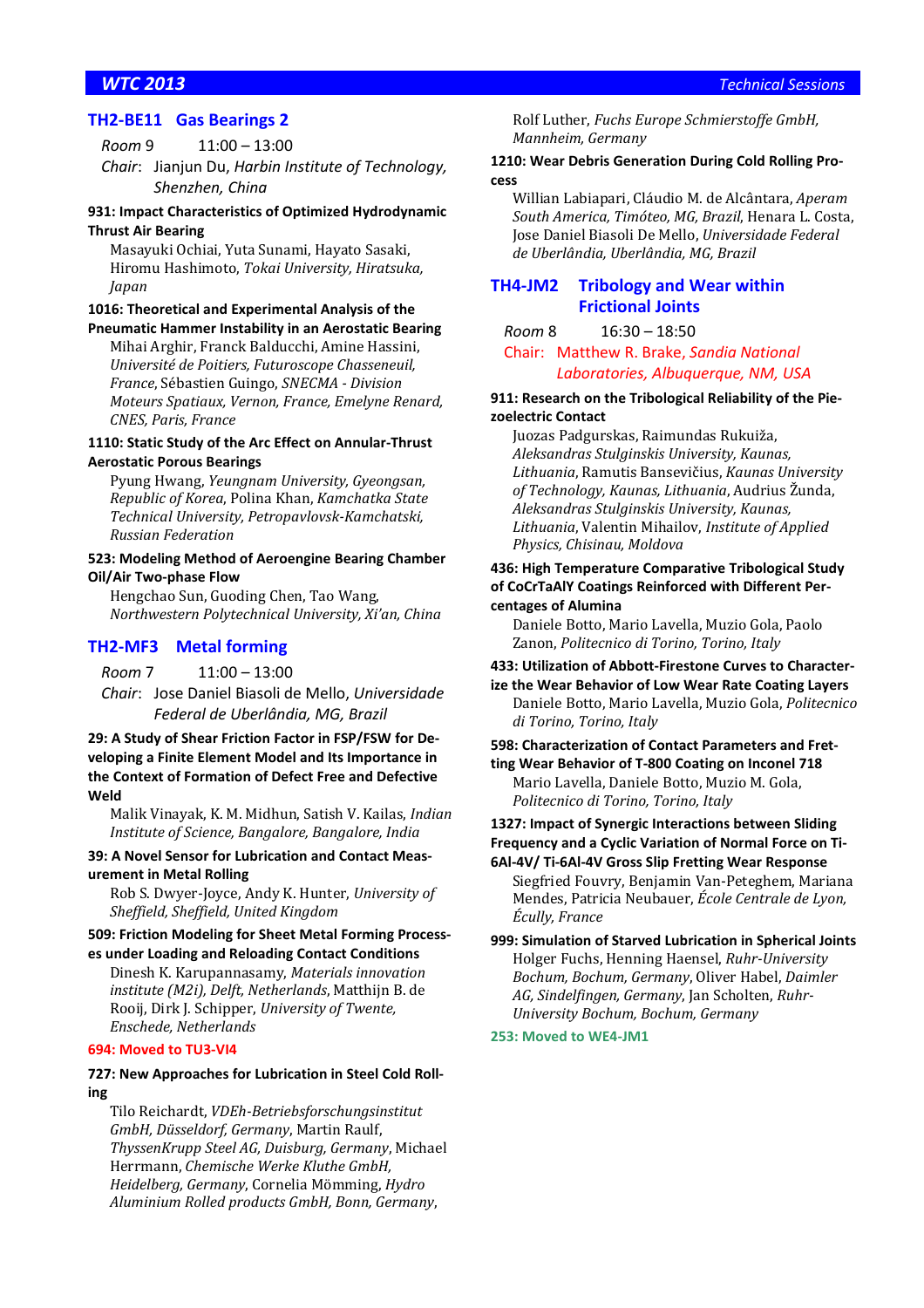# **Friday, September 13TH**

## **BM - Biomimetics**

### **FR1-BM2 Superhydrophobic, Self-cleaning, Low Friction Surfaces**

### *Room* 4 8:30 – 10:30

*Chair*: Giuseppe Carbone, *Politecnico di Bari, Italy*

### **77 –** *Keynote***: Lotus Effect: Surfaces with Roughness-Induced Superhydrophobicity, Self Cleaning and Low Adhesion**

Bharat Bhushan, *Ohio State University, Columbus, OH, United States*

### **314: Simulation Analysis on Drag Reduction Performance of Shell Surfaces with Antifouling Ability**

Xiuqin Bai, Xuan Zhang, Chengqing Yuan, Chengwang Lei, Xinping Yan, *Wuhan University of Technology, Wuhan, China*

### **889: Tuning Roughness to Design Robust Superhydrophobic Surfaces**

Francesco Bottiglione, Luciano Afferrante, *Politecnico di Bari, Bari, Italy*, Elena Pierro, *Università degli Studi della Basilicata, Potenza, Italy*, Giuseppe Carbone, *Politecnico di Bari, Bari, Italy*

### **705: Controllable Partial Wetting on Microwrinkle Surfaces**

Takuya Ohzono, *Nanosystem Research Institute, AIST, Tsukuba, Japan*

### **325: Aqueous Lubrication of Sliding Contacts of Polymeric Surfaces by means of Polymer Brushes**

Troels Røn, Irakli Javakhishvili, Søren Hvilsted, Seunghwan Lee, *Technical University of Denmark, Kgs. Lyngby, Denmark*

### **623: Withdrawn**

### **FR1-ST26 Texturing 4**

*Room* 3 8:30 – 10:30

### *Chair*: Noel Brunetiere, *Université de Poitiers, Futuroscope Chasseneuil, France*

### **458: Wear Resistant Property of Stainless Steel Modified by Friction Reforming**

Han Chen, Masayuki Shima, Takashi Sugawara, Tatsuhiro Jibiki, *Tokyo University of Marine Science and Technology, Tokyo, Japan*

### **1013: Study of the Film Forming Technology to the Cylindrical Materials Using Friction**

Hideki Akita, *Hitachi Construction Machinery Co.,Ltd, Tsuchiura, Japan*, Masayuki Shima, Takashi Sugawara, Tatsuhiro Jibiki, Yasuhiro Konda, *Tokyo University of Marine Science and Technology, Tokyo, Japan*

**713: Effects of Surface Texture on the Tribological Properties of Ti-6Al-4V Sliding against Si3N4 Balls in Water Lubrication** 

Fei Zhou, Yuejun Peng, Zhenfu Zhang, Xianliang Wang, Jianning Cheng, Naizhang Yun, *Nanjing University of Aeronautics and Astronautics, Nanjing, China*

### **254: Dry Friction between Laser-patterned Surfaces**

Andreas Rosenkranz, Carsten Gachot, *Saarland University, Saarbrücken, Germany*, Nikolay Prodanov, Martin H. Müser, *Jülich Supercomputing Centre, Jülich, Germany*, Frank Mücklich, *Saarland University, Saarbrücken, Germany*

### **1097: Effects of Periodic Structure on EHL Film Formation under Pure Sliding Condition**

Hiroshi Shiomi, Kazuaki Maniwa, Takashi Nogi, Shingo Obara, *Japan Aerospace Exploration Agency, Tsukuba, Japan*

### **1087: Study of Run-in Behaviour of Laser-patterned Surfaces under Dry Sliding Conditions**

Björn Lechthaler, Carsten Gachot, Frank Mücklich, *Saarland University, Saarbrücken, Germany*

### **FR2-FW16 Surface Tribology – Coatings**

*Room* 2 11:00 – 13:00

*Chair*: Remigiusz Michalczewski, *Institute for Sustainable Technologies, Radom, Poland*

### **974: Tribological Properties of CVD Graphene Sheets on Polymer Substrates**

Kwang-Seop Kim, Kyungmin Jo, Bongkyun Jang, Jae-Hyun Kim, Hak-Joo Lee, *Korea Institute of Machinery & Materials, Daejong, Republic of Korea*

### **818: The Wear Behaviors of Basalt Base Glass-ceramic Coatings by Plasma Spray Coating Technique**

Gunhan Bayrak, Senol Yilmaz, Ugur Sen, Ediz Ercenk, *Sakarya University, Sakarya, Turkey*

### **880: Sliding Wear Behavior of Chromium Boride Coated AISI 52100 Steel**

Ugur Sen, Fatih Aydın, İsmail H. Kara, Saduman Sen, *Sakarya University, Sakarya, Turkey*

### **447: Tribological Properties of UHMWPE Grafted with PMPC Brushes at High Contact Stress**

Dangsheng Xiong, Yaling Deng, Yuanyuan Yang, *Nanjing University of Science and Technology, Nanjing, China*

### **204: Withdrawn**

### **FR1-LA14 Lubricants**

*Room* 6 8:30 – 10:30 *Chair*: Fabrice Dassenoy, École Centrale de Lyon, Écully, France

### **1021: In situ Analysis of Viscosity Modifiers at EHL Con-**

- **tact Using a FT-IR Spectroscopy**  Yasushi Hoshi, Hidetaka Nanao, Shigeyuki Mori, *Iwate University, Morioka, Japan*
- **736: Microencapsulation for Next Generation Lubricants**  Karen Mitchell, Olivier J. Cayre, Ardian Morina, Anne Neville, *University of Leeds, Leeds, United*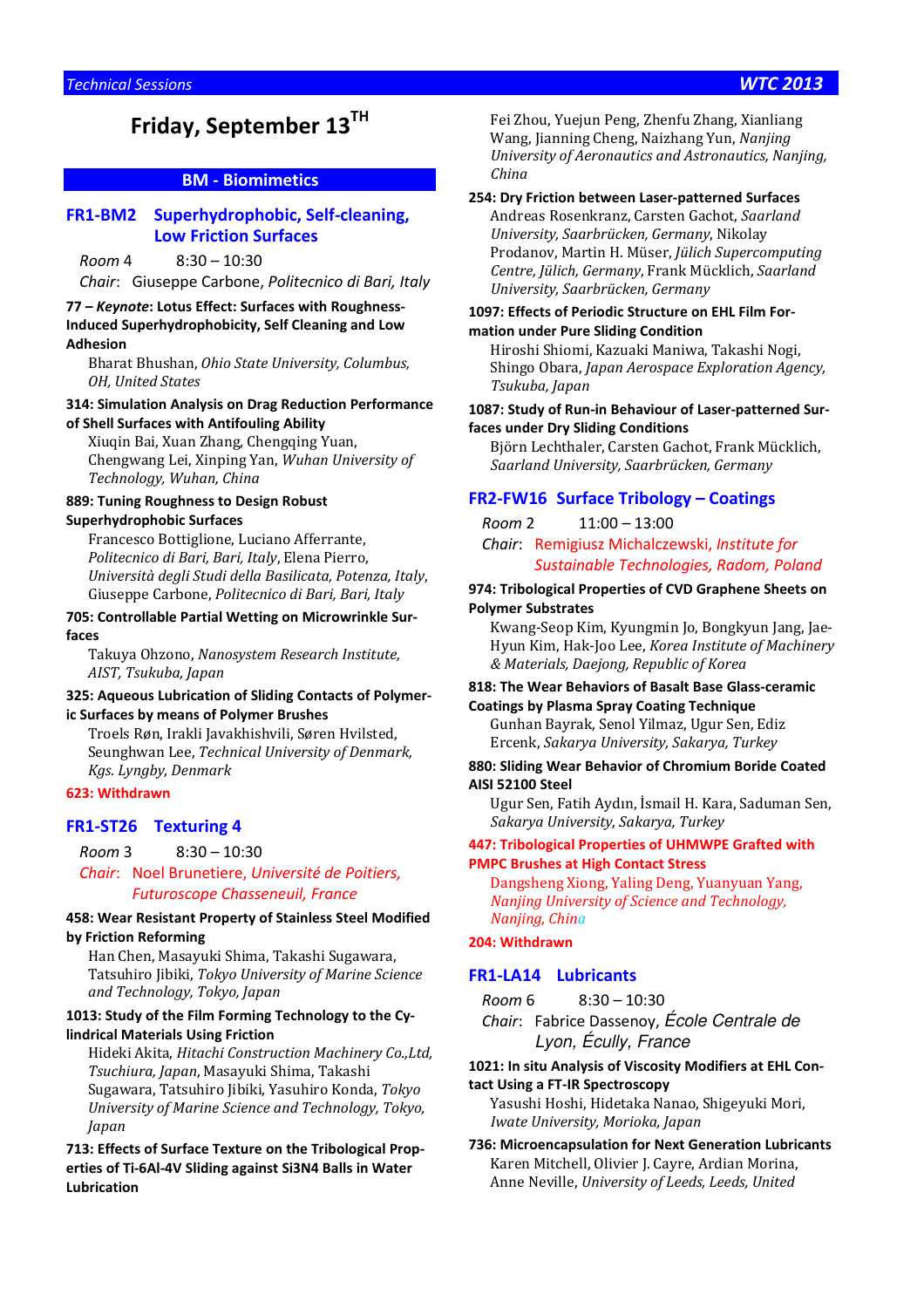*Kingdom*, Gary Walker, Mike Sutton, *Lubrizol Limited, Derby, United Kingdom*

### **785: Oiliness Additive Adsorption onto Metal Surface Analyzed by Infrared Reflection Absorption Spectroscopy**

Ryota Kawamura, Masato Nakashima, Takashi Matsuoka, Tomoko Hirayama, *Doshisha University, Kyotanabe, Japan*

### **1056: The Development of in Situ Chemical Sensors for Engine Oil Acidity Monitoring**

Mostafa Soleimani, Ling Wang, John K. Atkinson, *University of Southampton, Southampton, United Kingdom*, Robert I. Taylor, *Shell Research Ltd, Chester, United Kingdom*, Robert J K Wood, *University of Southampton, Southampton, United Kingdom*

### **775: Flammability of Emulsions on Hot Surfaces**

Lorena Deleanu, Constantin Georgescu, Sorin Ciortan, Liviu Şolea, *"Dunarea de Jos" University of Galati, Galati, Romania*

### **474: Withdrawn**

### **FR1-BE14 Rolling Bearings 6**

*Room* 7 8:30 – 10:30

*Chair*: Paolo Pennacchi, *Politecnico di Milano, Italy*

### **336: False Brinelling - Influence of the Pivoting Angle on the Contact Mechanics and the Wear Mechanisms in the Contact between Roller and Raceway**

Markus Grebe, Paul Feinle, *Mannheim University of Applied Sciences, Mannheim, Germany*, Pavol Blaškovitš, *Slovak University of Technology in Bratislava, Trnava, Slovakia*

### **224: Comparison of the EHL Characteristics for Different Roller Axial Profiles**

Tae-Jo Park, *Gyeongsang National University, Jinju, Republic Of Korea*

### **192: Radial Stiffness of an Angular Contact Ball Bearing under Cryogenic Temperature**

Tomoya Nakamura, Satoshi Takada, Masataka Kikuchi, Takayuki Sudou, *Japan Aerospace Exploration Agency, Kakuda, Japan*, Tomoyuki Takano, *Japan Aerospace Technology Foundation, Kakuda, Japa*n

### **296: Cage Instability of High Speed Ball Bearing in Starting Process**

Zhenhuan Ye, Liqin Wang, *Harbin Institute of technology, Harbin, China*

### **984: Refrigerant-Lubricated Gas Foil Bearings - A Thermo-Hydrodynamic Study**

Mathieu Garcia, *Liebherr Aerospace Toulouse SAS, Toulouse, France*, Benyebka Bou-Saïd, *INSA-Lyon, Lyon, France*, Jérôme Rocchi, Gregory Grau, *Liebherr Aerospace Toulouse SAS, Toulouse, France*

### **448: Moved to TU1-BE2**

### **FR1-BE15 Fluid-Film Bearings 5**

*Room* 9 8:30 – 10:30

*Chair*: Stanisław Strzelecki, *Institute of Textile Machinery "Polmatex-Cenaro", Łódź, Poland*

### **926: Experimental Study on a Hydrodynamic Centered Pivot Tilting-pad Thrust Bearing**

Jean Bouyer, *Université de Poitiers, Futuroscope Chasseneuil, France*, Yuuta Nakano, Mari Nagata, *Daido Metal Co. Ltd, Inuyama, Japa*n, Michel Fillon, *Université de Poitiers, Futuroscope Chasseneuil, France*

### **928: Experimental Identification of a Squeeze Film Damper Rotordynamic Coefficients**

Ezequiel Trejo, Gustavo Rodríguez, Sergio Diaz, *Universidad Simón Bolívar, Caracas, Venezuela*

### **1047: Development and Validation of Low Friction Guide Shoe Bearing for Large Two-stroke Marine Diesel Engines**

Anders Vølund, *MAN Diesel & Turbo SE, Copenhagen, Denmark*

## **1313: Experimental Investigation of Innovative Low Viscosity Synthetic Oils for Journal Bearings in**

### **Turbomachinery Applications**

Luigi Barbato, Francesca Tognini, *GE Oil & Gas, Firenze, Italy*, Claudio Barzaghi, Manuela Toscanini, *Eni S.p.A., San Donato Milanese (MI), Italy*

### **525: Moved to TH2-B11**

### **761: Comparative Performance Study of Hybrid Bearings with Different Structures**

Lin Wang, Shiyuan Pei, Hua Xu, *Xi'an Jiaotong University, Xi'an, China*

### **FR1-MT10 Surfaces**

*Room* 1 8:30 – 10:30 *Chair*: Daniele Ugues, *Politecnico di Torino, Italy*

### **1058: Comprehensive Study of ZDDP-tribofilms Formed under Soft Contact Conditions**

Kartik S. Pondicherry, *Materials Center Leoben GmbH, Leoben, Austria*, Florian Grün, Florian Summer, István Gódor, *Montanuniversität Leoben, Leoben, Austria*, Emmanuel Lainé, *Infineum UK Limited, Milton Hill, United Kingdom*, Martin Offenbecher, *Miba Bearing Group, Laakirchen, Austria*

### **1217: Study of Micro Hardness, Roughness, Wear and Corrosion behaviour of Ni/CNT and Ni/GNP Composite Coatings Produced by Electrodeposition**

Muhammad R. Abdul Karim, Matteo Pavese, Daniele Ugues, Azhar Hussain, Andrea G. Pisa, *Politecnico di Torino, Torino, Italy*, Elisa P. Ambrosio, *Italian Institute of Technology, Torino, Italy*, Sara Biamino, Paolo Fino, Claudio F. Badini, *Politecnico di Torino, Torino, Italy*

**1259: Wear Prediction from Energy Considerations in Alumina with Different Grain Sizes**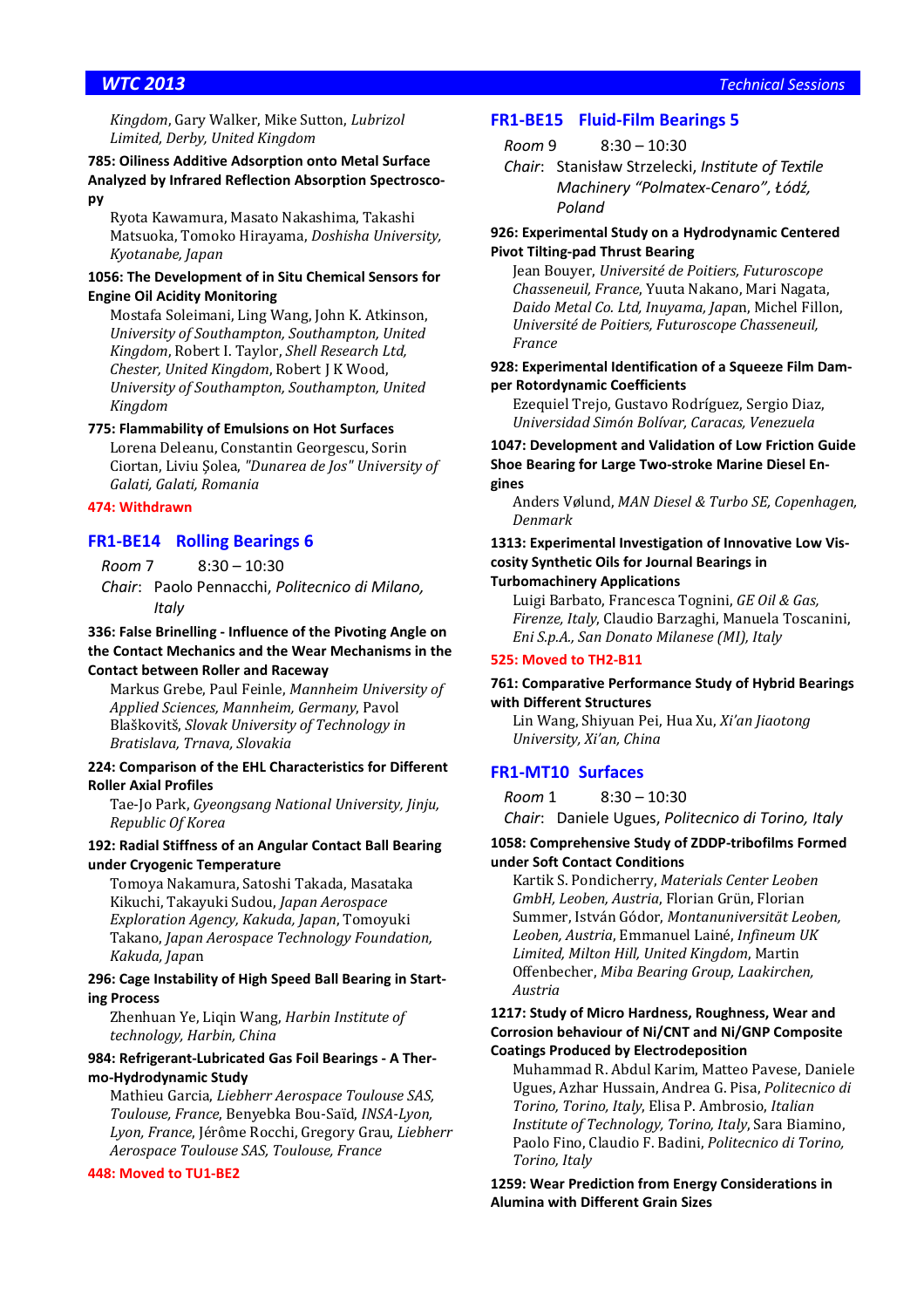Álvaro Rico, Felipe Orgaz, *Instituto de Cerámica y Vidrio, Madrid, Spain*, Jesús Rodríguez, *Universidad Rey Juan Carlos, Móstoles, Spain*

### **1077: Wear of Different Material Pairings for the Piston Ring – Cylinder Liner Contact**

Thomas Wopelka, Claudia Lenauer, Johannes Sequard-Base, Karoline Steinschütz, Lukas Spiller, Andreas Pauschitz, Martin Jech, *AC 2T Research GmbH, Wiener Neustadt, Austria*

### **896: Ultra-Low Wear Nanocomposites**

Angela A. Pitenis, Brandon A. Krick, Jeffrey J. Ewin, W. Gregory Sawyer, *University of Florida, Gainesville, FL, United States*

### **859: Reduction of Graphite Lamella Size in Grey Cast Iron: Impact on the Friction and Damage Mechanisms Activated During Braking**

Anne-Lise Cristol, Mathilde Collignon, David Balloy, *Université Lille Nord de France, Lille, France*, Gilles Regheere, *Centre Technique des Industries de la Fonderie, Sèvres, France*, Yannick Desplanques, *Université Lille Nord de France, Lille, France*